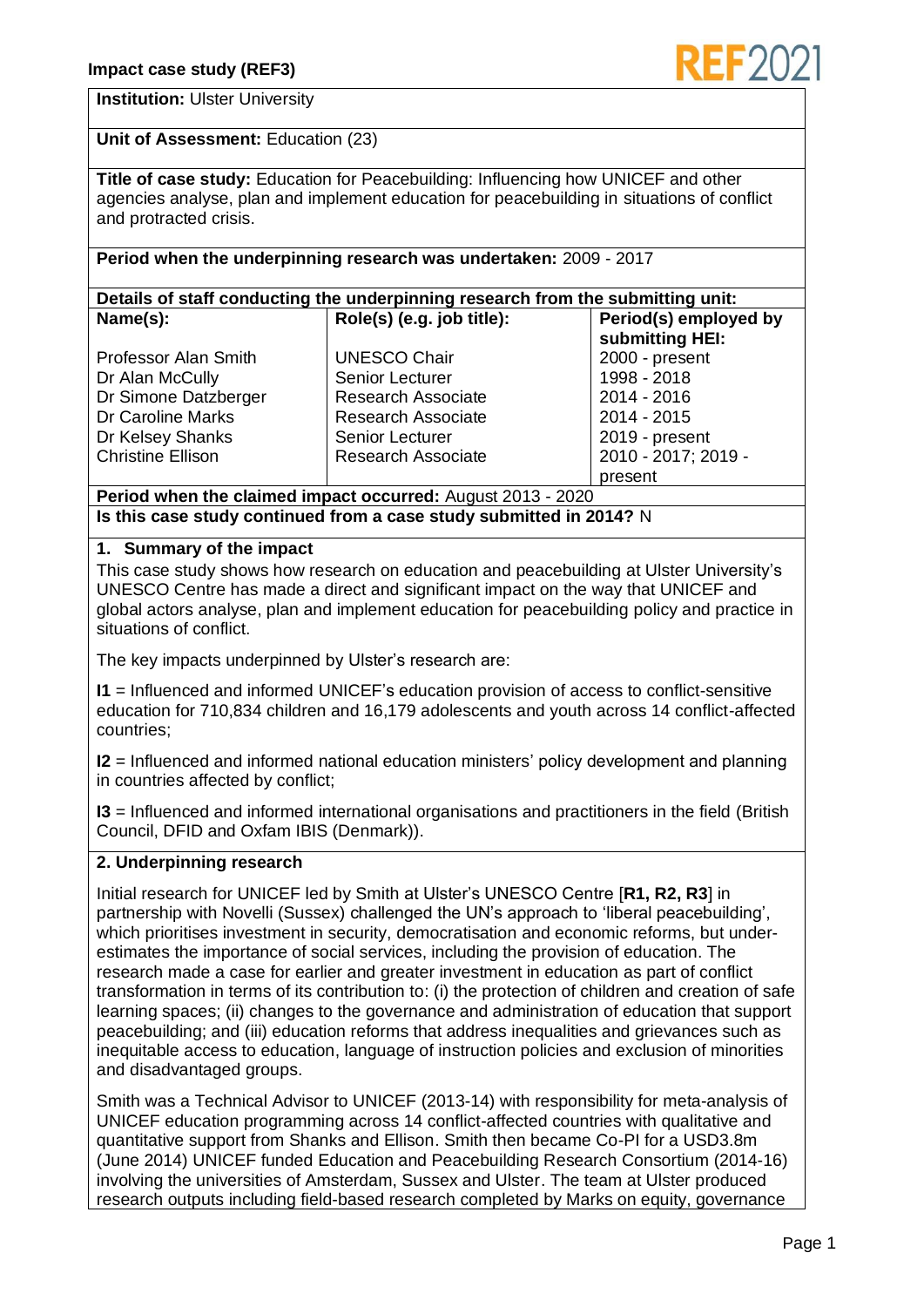### **Impact case study (REF3)**



and education in Kenya [**R4**: 2016] and field-based research completed by Datzberger and McCully on education policy and peacebuilding in Uganda [**R5**: 2016]. The consortium's research in South Sudan and Kenya [**R4**], as well as peacebuilding research on education policy, teachers and youth undertaken in Myanmar, Pakistan, South Africa and Uganda [**R5**], field-tested and helped refine the 4Rs Framework created by the consortium for the analysis of the role of education in peacebuilding. It argues that the key post-conflict transformations in education necessary to produce sustainable peace involve redistribution, recognition and representation, plus addressing the legacies of conflict as part of reconciliation. These four areas provide the basis for an accessible and systematic analysis of education's potential to contribute to peacebuilding:

- *Redistribution* (addressing inequalities) concerns equity and non-discrimination in education access, resources, and outcomes for diverse groups in society, particularly marginalized and disadvantaged groups.
- *Recognition* (respecting diversity) concerns respect for and affirmation of diversity and identities in education structures, processes and content.
- *Representation* (inclusive participation) concerns participation in governance and decision-making related to the allocation, use, and distribution of human and material resources at all levels of the education system.
- *Reconciliation* (dealing with past and present injustices) involves developing new relationships of trust, dealing with past events, helping new generations understand the legacies of conflict within their society, and preparing for the future.

The 4Rs conceptual framework was peer-reviewed and subsequently published [**R6**: 2017]. This case study highlights evidence that the framework had significant impact on UNICEF education programming and wider impacts on other international development agencies. The 4Rs also became the basis for the establishment of a Political Economy of Education Research (PEER) Network led by Ulster (PI: Smith) which received a GBP178,405 Development Award from GCRF (via AHRC, 2019) and was subsequently awarded a GBP1,845,033 GCRF Network+ full award (2020-23).

Key findings:

- A lack of attention to redistribution, reconciliation, representation and recognition undermines the potential for education to contribute to peacebuilding.
- At the global level, there has been a neglect of the historical, social, cultural and political economy aspects of conflict drivers in relation to education.
- At the policy level, redistribution has dominated the agenda, with the assumption that the other aspects of social justice will occur afterwards.
- National and global policy can both inhibit and promote teacher agency for social cohesion and peacebuilding. At the classroom level, textbooks and curricula tend to promote social cohesion in terms of national unity and assimilation, rather than addressing current drivers and historical legacies of conflict.
- Youth engage in many peacebuilding roles but face key challenges such as unemployment, education not serving its purpose and exclusion from decisionmaking.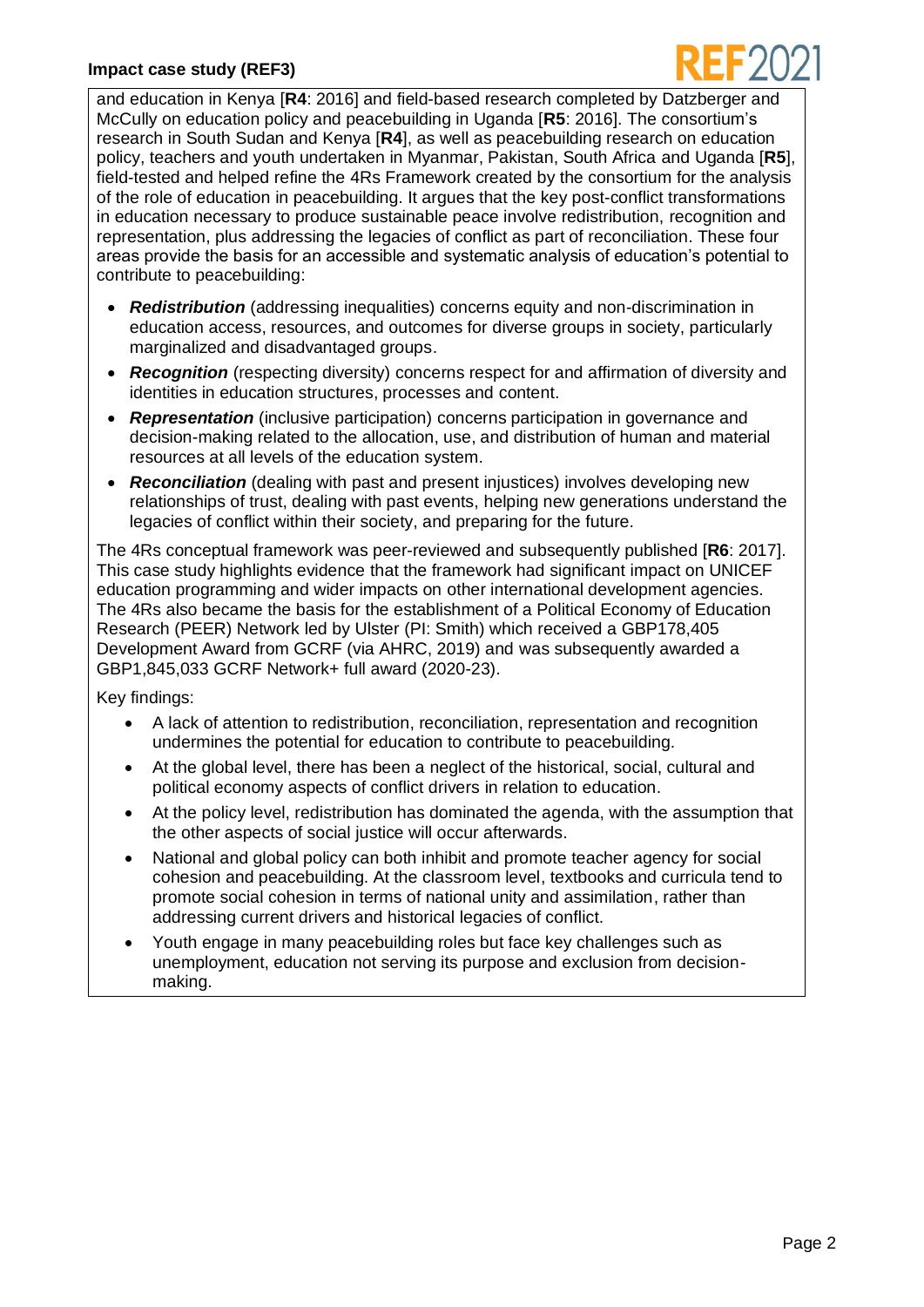

**3. References to the research** Outputs can be provided by Ulster University on request.

**R1**: Smith, A. (2010) 'The influence of education on conflict and peace building', Education for All Global Monitoring Report 2011 The Hidden Crisis: Armed conflict and education, Paris: UNESCO.

**R2**: Novelli, M. and Smith, A. (2011) The Role of Education in Peacebuilding. A synthesis report of findings from Lebanon, Nepal and Sierra Leone. New York: UNICEF.

**R3**: Smith, A. (2014) 'Contemporary Challenges for Education in Conflict Affected Countries', Journal of International and Comparative Education, (3) 1: 113-125.

**R4**: Smith, A., Marks, C., Novelli, M., Valiente, O. and Scandurra, R. (2016) Links between Equity, Governance, Education and Peacebuilding in Kenya. Nairobi: UNICEF.

**R5**: Smith, A., Datzberger, S. and McCully, A. (2016) The Integration of Education and Peacebuilding: Synthesis Report on Myanmar, Pakistan, South Africa and Uganda. New York: UNICEF.

**R6**: Novelli, M., Lopes Cardozo, M. and Smith, A. (2017) 'The 4Rs Framework: Analysing the Contribution of Education to Sustainable Peacebuilding in Conflict-Affected Contexts', Journal on Education in Emergencies, Vol. 3, No. 1.

The [Education and Peacebuilding Research Consortium's](https://www.ulster.ac.uk/research/topic/education/unesco-centre/research/education-and-peacebuilding) research outputs each went through rigorous review by a UNICEF panel of academic experts, UN staff and national policymakers and practitioners. The research outputs are archived by the [Interagency](https://inee.org/collections/learning-peace)  [Network for Education in Emergencies \(INEE\)](https://inee.org/collections/learning-peace) - a global network of more than 17,000 individual members and 130 partner organizations in 190 countries. The research findings have also been published by multiple international agencies such as UNICEF, UNESCO, Save the Children and Reliefweb.

Grants:

- 2014-15 Education Governance and Peacebuilding (Co-PI with Novelli, Sussex), UNICEF Eastern and Southern Africa Regional Office, Nairobi (Ulster received GBP95,088)
- 2014-16 Education and Peacebuilding, Research Consortium (Amsterdam, Sussex and Ulster), UNICEF, New York USD3.8m (PI Ulster: Smith, GBP544,545)

# **4. Details of the impact**

The research has provided benefit for three key groups of stakeholders: UNICEF; national education ministries; and professionals in other international organisations engaged in the field of education and conflict.

#### **I1: Influenced and informed UNICEF's education provision of access to conflictsensitive education for 710,834 children and 16,179 adolescents and youth across 14 conflict-affected countrie**s

There is strong evidence that this body of research has changed UNICEF practice for the benefit of children affected by conflict. The research impacts are based on a body of work related to education, conflict and peacebuilding first reported internationally in the Education for All, Global Monitoring Report by Smith [**R1**: 2010], Novelli and Smith [**R2**: 2011] and Smith [**R3**: 2014]. The impacts for this case study are based on additional, more recent research [**R4**: 2016; **R5**: 2016 and **R6**: 2017] undertaken as part of a USD150m UNICEF Education, Peacebuilding and Advocacy (PBEA) programme across 14 conflict-affected countries. At a practical level PBEA was in response to the fact that "2*8 million children are out of school in conflict-affected countries, 42% of the world total. Children in conflict affected countries are twice as likely as children in other low-income countries to die before their fifth birthday. Refugees and internally displaced people face major barriers to education, and conflict-affected countries have some of the largest gender inequalities and lowest literacy levels in the world*." (Smith, 2010) [**R1**].

UNICEF has verified that "*In terms of practical outcomes, conflict analysis of education was used by UNICEF country offices as a starting point to design and implement their education and peacebuilding programmes. The methodology for this conflict analysis was initially piloted in three country settings (Lebanon, Nepal and Sierra Leone) led by Novelli and Smith. Their findings provided the basis for further conflict analyses in all PBEA countries*."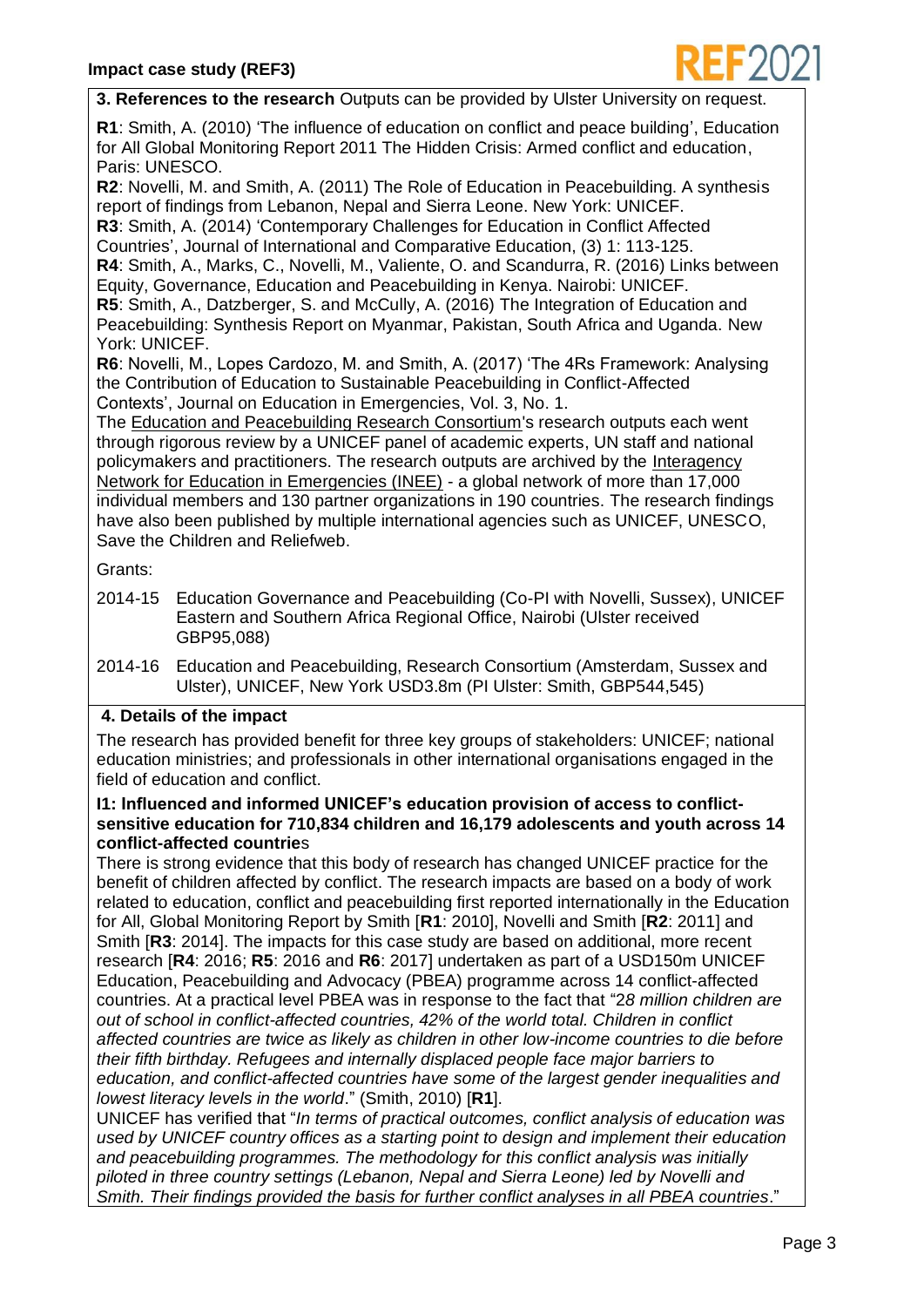### **Impact case study (REF3)**



[**C1**: 2021]. An independent evaluation of PBEA outcomes [**C2**: 2015] indicated that research by Smith and Novelli "*led to important learning that informed the design and implementation of the PBEA*" [**C2**: 2015, p16]. "*One recommendation stemming from the research was to move away from generic programming towards education interventions that are informed by high-quality conflict analysis and sensitive to local contexts while emphasising that the education sector has transformative potential in post-conflict societies*" [**C2**: 2015, p16]. The independent programme evaluation also confirms that their analyses were employed directly by country offices to introduce conflict sensitive approaches into existing programmes, and "*meaningful results were achieved in integrating conflict sensitivity and peacebuilding into education sector reform and other policies*" [**C2**: 2015, ppxiii & xiv]. Consolidated results from this evaluation indicated that the overall PBEA programme provided access to conflict sensitive education for 710,834 children and 16,179 adolescents and youth [**C2**: 2015, p20]. UNICEF further confirms that "*the research undertaken by Professor Smith and his research team at Ulster also had significant impact on the implementation of the PBEA research programme through their involvement in field-based research in Kenya and Uganda (2014- 16). This was undertaken in partnership with UNICEF as part of a Research Consortium on Education and Peacebuilding involving the universities of Amsterdam, Sussex and Ulster. One of the most influential outcomes from this collaboration was the development of a conceptual framework called the 4Rs (Novelli, Lope Cardozo and Smith, 2017)."* [**C1**: 2021]The 4Rs approach [**R6**] was a guiding framework which influenced and informed multiple interventions at a practical level across 14 conflict-affected countries (incl. Myanmar, Pakistan, Kenya, South Sudan and Uganda) [**C3**: 2018, pp16-24], and states that "*for education programmers seeking to link programmes to peacebuilding, the '4 Rs' can be used as a diagnostic tool to inquire into the conflict factors of social systems, and for analysing education's potential to redress both the drivers and the legacies of conflict*" [**C3**: 2018, p28 and Fig 1, Section 1.2]. Subsequent programme innovations in the field included monitoring education provision for children and young people in Rakhine State, Myanmar; analysis of education materials in schools and implications for social cohesion in Pakistan; school-based training for teachers in Sierra Leone; and early years and youth skills development in Uganda [**C3**: 2018]. There is also evidence that this approach was adopted by other sectors in some UNICEF country offices: "*Some countries, such as Uganda, integrated peacebuilding into policies for other sectors, for example, in the Conflict and Disaster Risk Management Guidelines, as well as the national strategy, action plan and reporting guidelines to protect children from violence*" [**C3**: pp64-65]. UNICEF has also highlighted the contribution of the 4Rs to early childhood development programming [**C4**: 2018], including the recommendation to develop conflict prevention frameworks for Early Childhood Development (ECD) using the 4Rs framework. It also advocates multi-level ECD services based on the 4Rs framework that ensure "*equitable distribution, inclusion of all identity groups, recognition of all cultural voices and identities and reconciliation of past injustices*" [**C4**: 2018, p6].

# **I2: Influenced and informed national education ministers' policy development and planning in countries affected by conflict**

There is also evidence that the research has changed the way in which national education ministries undertake national education policy and planning. For example, in June 2016 researchers from the consortium presented at the Pan-African Symposium on Education, Resilience and Social Cohesion held in Addis Ababa, Ethiopia. Smith drew on the PBEA research [**R3, R4**: 2016] to highlight the various roles education plays in the context of conflict and the importance of system-wide policy reforms [**C5**: 2016, pp13-14]. Subsequently, 14 Ministers of Education (Burundi, Central African Republic, Chad, Côte d'Ivoire, Democratic Republic of Congo, Ethiopia, Kenya, Liberia, Mali, Nigeria, Sierra Leone, Somalia, South Sudan and Uganda) adopted a communiqué which recognises the multiple roles of education in fuelling and contributing to peace, holds the Ministers to strengthening education systems through conflict analysis and combatting violence through ensuring a curriculum that is culturally and economically relevant [**C5**: 2016, pp6-7]. The 4Rs have also been adopted as an underpinning framework for the guidelines used by national